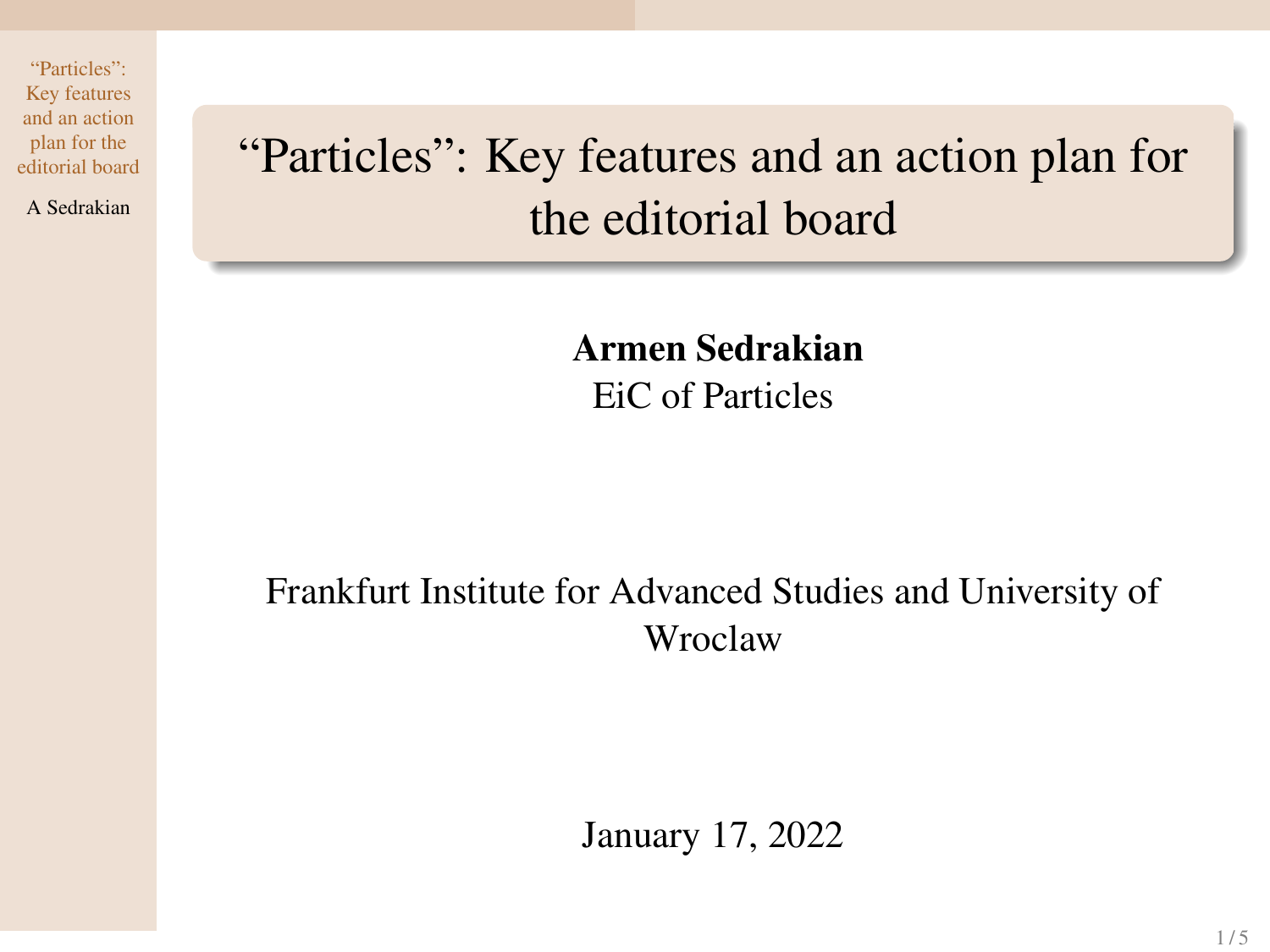- A Sedrakian "Particles"
	- "Particles" (MDPI group) is newly established (2018).
	- Initiation stage requires naturally some *support from the community and editors* to get recognition in the community, good publication and citation record.
	- It follows several successful journals by the MDPI group, such as "Symmetry" and "Universe" which are already well-established in respective communities.
	- "Particles" offers features that are absent or rare in the bulk of similar (more traditional) outlets. This could be beneficial to the particle and nuclear physics communities in the future.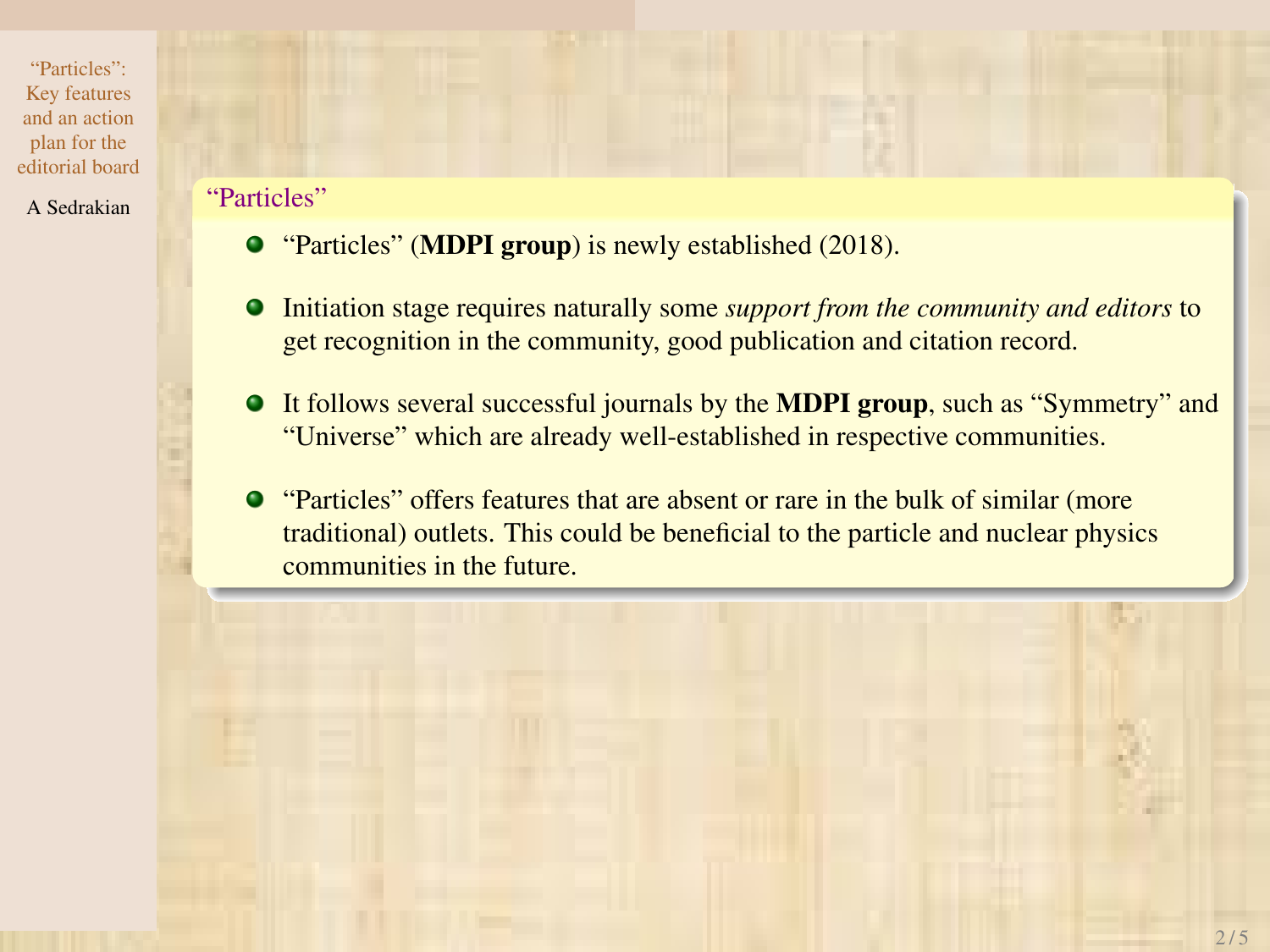### A Sedrakian **Key characteristics:**

- "Open Access" principle (publication costs are paid via grants)
- Editorial staff handles papers with high speed without loss of quality
- High quality of the referees, whose number per paper is typically 3 or larger
- Speical Issues (conferences, topical collections, etc)
- No limitations on the size of articles
- Democratic base of editors from all continents, which includes young and consolidating researchers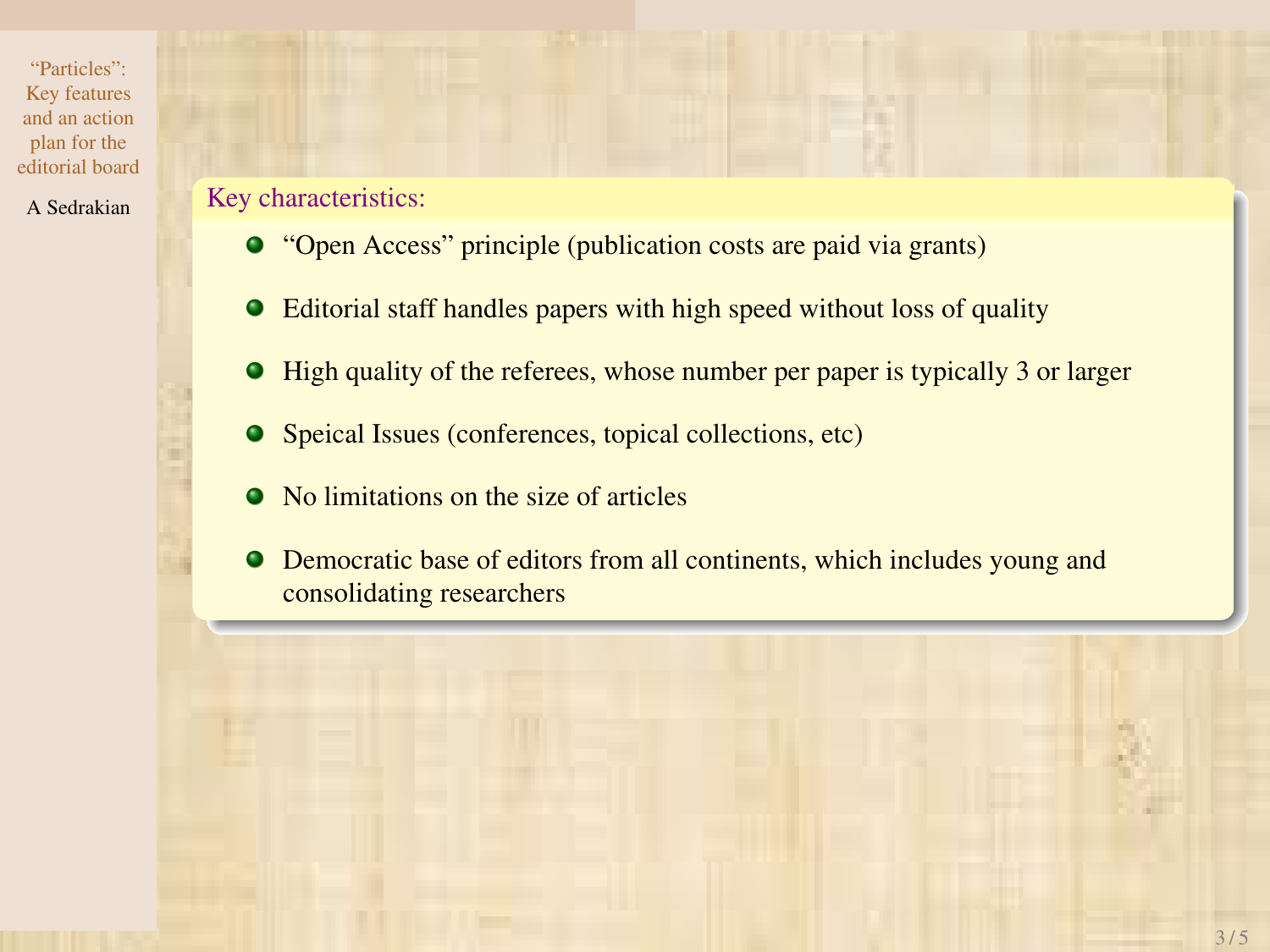### A Sedrakian Near-term goals:

- Obtain the relevant indexing factors, for example, be listed in the Scopus database with resonable time comparable to "Universe" and "Symmerty"
- Maintain and increase the flow of good quality papers, reviews, etc.
- **•** Become known as a useful tool for the community